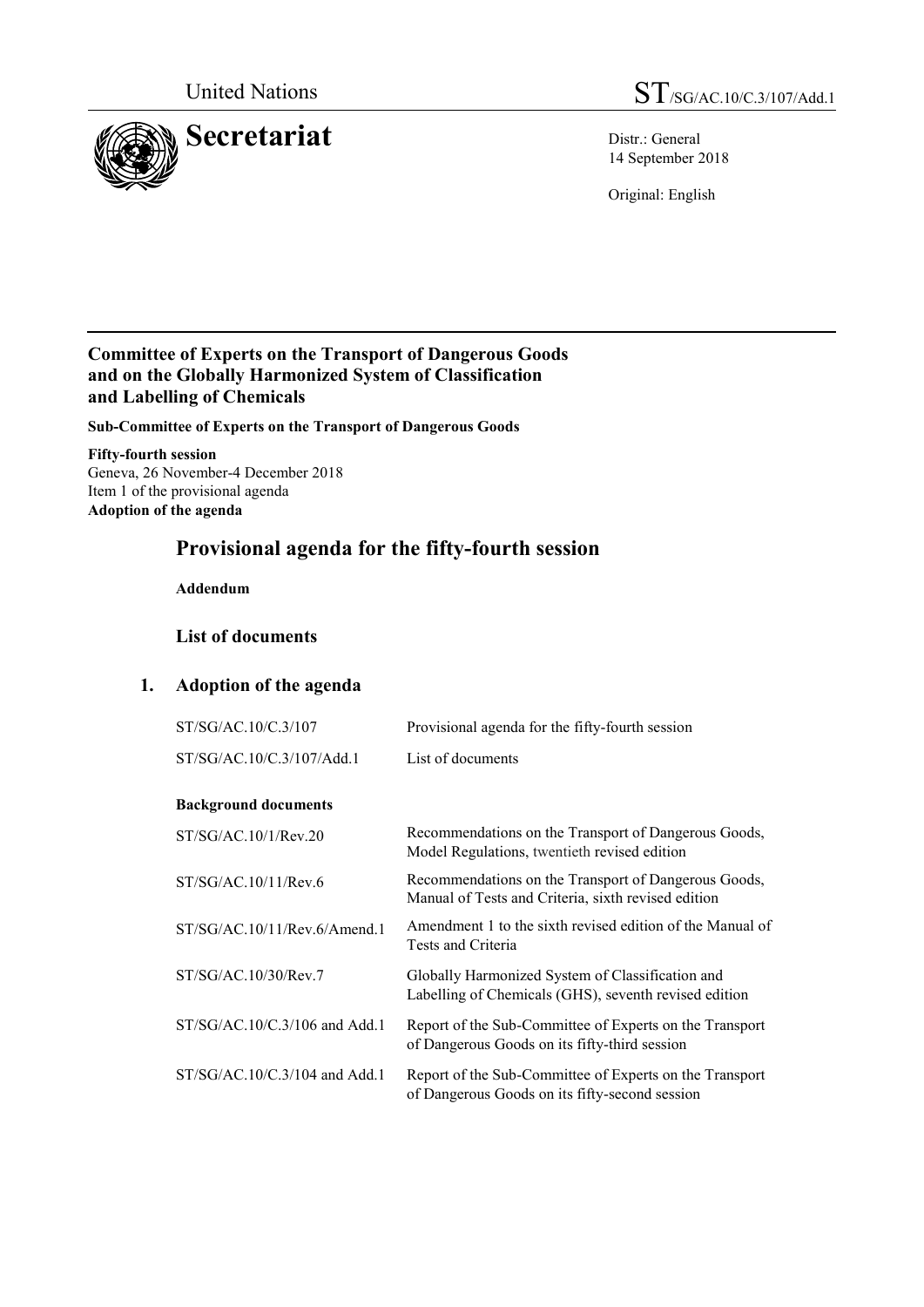| ST/SG/AC.10/C.3/102 and Add.1 | Report of the Sub-Committee of Experts on the Transport<br>of Dangerous Goods on its fifty-first session                                                 |
|-------------------------------|----------------------------------------------------------------------------------------------------------------------------------------------------------|
| ST/SG/AC.10/C.4/70            | Report of the Sub-Committee of Experts on the Globally<br>Harmonized System of Classification and Labelling of<br>Chemicals on its thirty-fifth session  |
| ST/SG/AC.10/C.4/68            | Report of the Sub-Committee of Experts on the Globally<br>Harmonized System of Classification and Labelling of<br>Chemicals on its thirty-fourth session |
| ST/SG/AC.10/C.4/66            | Report of the Sub-Committee of Experts on the Globally<br>Harmonized System of Classification and Labelling of<br>Chemicals on its thirty-third session  |

# **2. Recommendations made by the Sub-Committee on its fifty-first, fiftysecond and fifty-third sessions and pending issues**

### **(a) Review of draft amendments already adopted during the biennium**

| ST/SG/AC.10/C.3/2018/64<br>(Secretariat)              | Consolidated list of adopted texts                            |
|-------------------------------------------------------|---------------------------------------------------------------|
| ST/SG/AC.10/C.3/2018/65<br>(Secretariat)              | Consolidated list of draft amendments                         |
| ST/SG/AC.10/C.3/2018/90<br>(Secretariat)              | Consolidated list of adopted texts (corrections)              |
| ST/SG/AC.10/C.3/2018/86<br>(United States of America) | Removal of packing group I for UN 1390 alkali metal<br>amides |

### **(b) Explosives and related matters**

| ST/SG/AC.10/C.3/2018/67<br>(IME)                                                        | Recommendations for Test Series 8                                                                                            |
|-----------------------------------------------------------------------------------------|------------------------------------------------------------------------------------------------------------------------------|
| ST/SG/AC.10/C.3/2018/68<br>(ME)                                                         | UN 0222 Ammonium nitrate                                                                                                     |
| ST/SG/AC.10/C.3/2018/78<br>(CEFIC)                                                      | Transport of energetic samples for further testing                                                                           |
| ST/SG/AC.10/C.3/2018/81<br>(Sweden)                                                     | Inconsequent use of the expression "manufactured with a<br>view to producing a practical explosive or pyrotechnic<br>effect" |
| ST/SG/AC.10/C.3/2018/82<br>(Sweden)                                                     | Missing description in test procedure of Test $6$ (d) in the<br>Manual of Tests and Criteria                                 |
| ST/SG/AC.10/C.3/2018/85<br>(Chairman of the Working)<br>Group on Explosives,<br>Sweden) | Proposed criteria for an amended classification system for<br>explosives in the GHS                                          |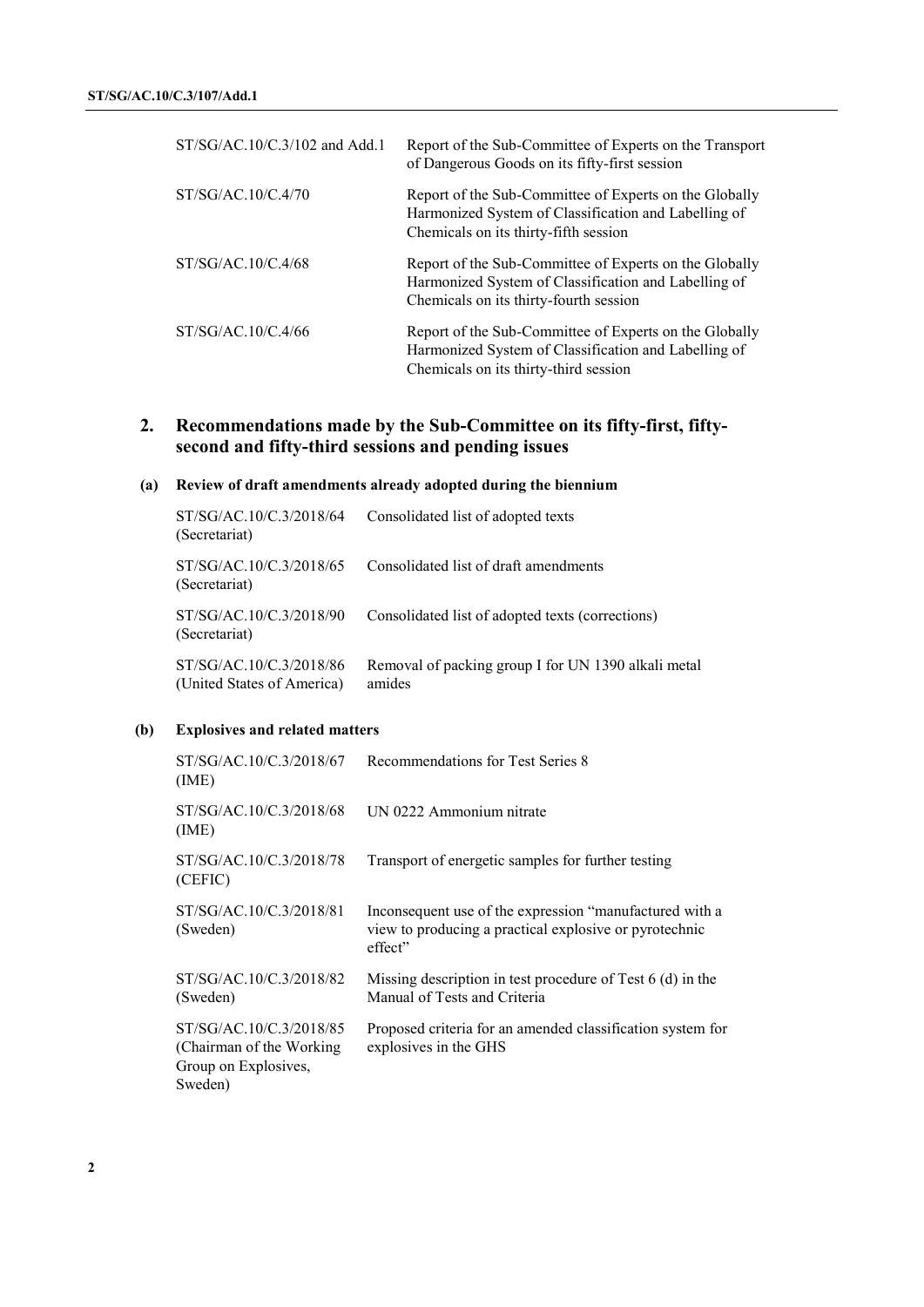| ST/SG/AC.10/C.3/2018/87<br>(United States of America) | Application of the default fireworks classification table for<br>classification of certain articles, pyrotechnic UN 0431 |
|-------------------------------------------------------|--------------------------------------------------------------------------------------------------------------------------|
| (United Kingdom)                                      | $ST/SG/AC.10/C.3/2018/113$ Amendments to the list of items assigned to LP101                                             |
| (United Kingdom)                                      | ST/SG/AC.10/C.3/2018/114 Reassigning packing instructions PP67 and L1 to a new<br>special provision                      |

### **(c) Listing, classification and packing**

| ST/SG/AC.10/C.3/2018/75<br>(Germany)                               | Classification of self-inflating recovery devices                                       |
|--------------------------------------------------------------------|-----------------------------------------------------------------------------------------|
| ST/SG/AC.10/C.3/2018/76<br>(Germany)                               | Amendment of packing instructions P400 and P404                                         |
| ST/SG/AC.10/C.3/2018/79<br>(CEFIC)                                 | Exemptions for polymerizing substances                                                  |
| ST/SG/AC.10/C.3/2018/95<br>(IPPIC)                                 | Technical names for environmentally hazardous goods of<br>Class 9 (UN 3077 and UN 3082) |
| ST/SG/AC.10/C.3/2018/104<br>and informal document<br>INF.9 (Spain) | Revision of the Spanish names of the UN numbers                                         |
| ST/SG/AC.10/C.3/2018/105<br>and informal document<br>INF.7 (Spain) | Transport of barium carbonate as non-dangerous good                                     |
| ST/SG/AC.10/C.3/2018/107<br>(Belgium)                              | Composite intermediate bulk containers (IBCs): inner<br>receptacle marking              |

#### **(d) Electric storage systems**

ST/SG/AC.10/C.3/2018/110 Sodium-nickel chloride (Na-NiCl<sub>2</sub>) and informal document INF.8 (Switzerland)

ST/SG/AC.10/C.3/2018/115 Dimensions of the lithium battery mark (PRBA, RECHARGE)

ST/SG/AC.10/C.3/2018/117 Exemption of electric storage systems under 1.1.1.2 (Suisse)

ST/SG/AC.10/C.3/2018/118 Scope of the exemption under 1.1.1.2 (Suisse)

#### **(e) Transport of gases**

ST/SG/AC.10/C.3/2018/66 (ISO) Update of  $LC_{50}$  values in P200 ST/SG/AC.10/C.3/2018/77 (CEFIC) Chemicals under pressure: extinguishing agents (UN 3500)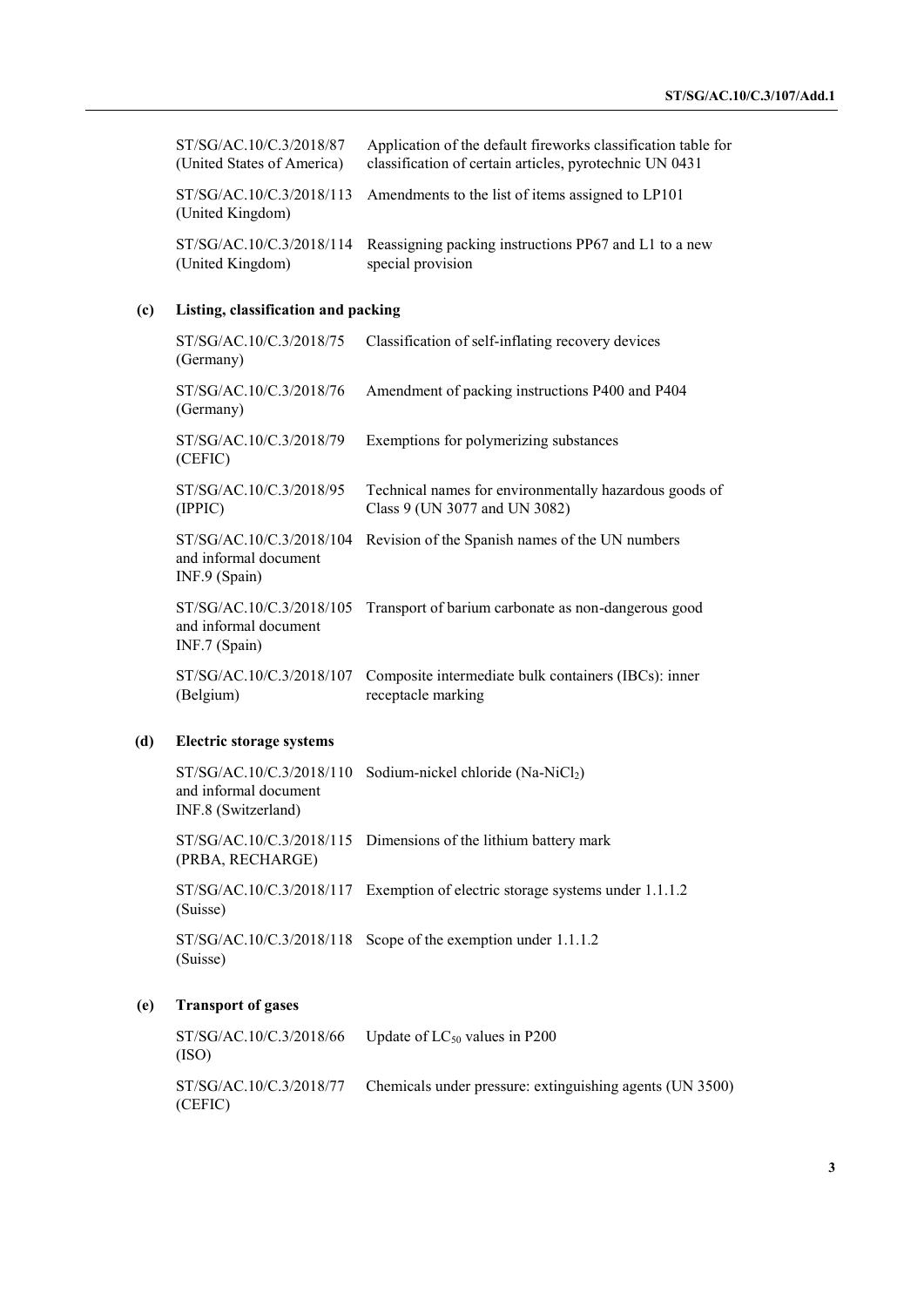ST/SG/AC.10/C.3/2018/106 Provision for the carriage of waste gas cartridges (Ireland) (UN 2037)

### **(f) Miscellaneous pending issues**

| ST/SG/AC.10/C.3/2018/69<br>(Belgium)                                                                    | Alignment of the English and French versions of 5.4.1.5.1                                                                                                                                                                                            |
|---------------------------------------------------------------------------------------------------------|------------------------------------------------------------------------------------------------------------------------------------------------------------------------------------------------------------------------------------------------------|
| ST/SG/AC.10/C.3/2018/71<br>(EIGA)                                                                       | Proposal to include special provision 653 of the ADR in the<br><b>Model Regulations</b>                                                                                                                                                              |
| ST/SG/AC.10/C.3/2018/74<br>(Germany)                                                                    | Multiple marking of packagings, including IBCs and large<br>packagings, indicating conformity with more than one<br>successfully tested design type                                                                                                  |
| ST/SG/AC.10/C.3/2018/92<br>(Russian Federation)                                                         | Design pressure calculations                                                                                                                                                                                                                         |
| ST/SG/AC.10/C.3/2018/96<br>(SSCA)                                                                       | Minimum wall thickness for metal IBCs                                                                                                                                                                                                                |
| ST/SG/AC.10/C.3/2018/98<br>(Germany, CEFIC)                                                             | Harmonisation of the requirement "structurally serviceable"                                                                                                                                                                                          |
| ST/SG/AC.10/C.3/2018/100<br>(Belgium)                                                                   | Chapter 6.7 and portable tank special provisions                                                                                                                                                                                                     |
| ST/SG/AC.10/C.3/2018/108<br>(IAEA)                                                                      | Harmonization with the International Atomic Energy<br>Agency regulation for the safe transport of radioactive<br>material                                                                                                                            |
| ST/SG/AC.10/C.3/2018/109<br>(Netherlands)                                                               | Provisions for data loggers and other equipment, containing<br>electric energy storage and production systems, in use<br>during transport                                                                                                            |
| ST/SG/AC.10/C.3/2018/91<br>(Russian Federation)                                                         | Proposal for a new Chapter 6.10: provisions for the design,<br>construction, inspection and testing of portable tanks with<br>shells made combined materials intended for transportation<br>of class 2 substances (non-refrigerated liquefied gases) |
| ST/SG/AC.10/C.3/2018/99<br>(AEISG)                                                                      | Informal working group on fibre-reinforced plastics (FRP)<br>portable tanks                                                                                                                                                                          |
| ST/SG/AC.10/C.3/2018/111<br>and informal document<br>INF.10 (Chairman of the<br>informal working group) | Informal working group on fibre-reinforced plastics (FRP)<br>portable tanks                                                                                                                                                                          |
| ST/SG/AC.10/C.3/2018/112<br>(United Kingdom)                                                            | Portable tanks with expired inspection dates and those<br>switched from general cargo to dangerous goods content                                                                                                                                     |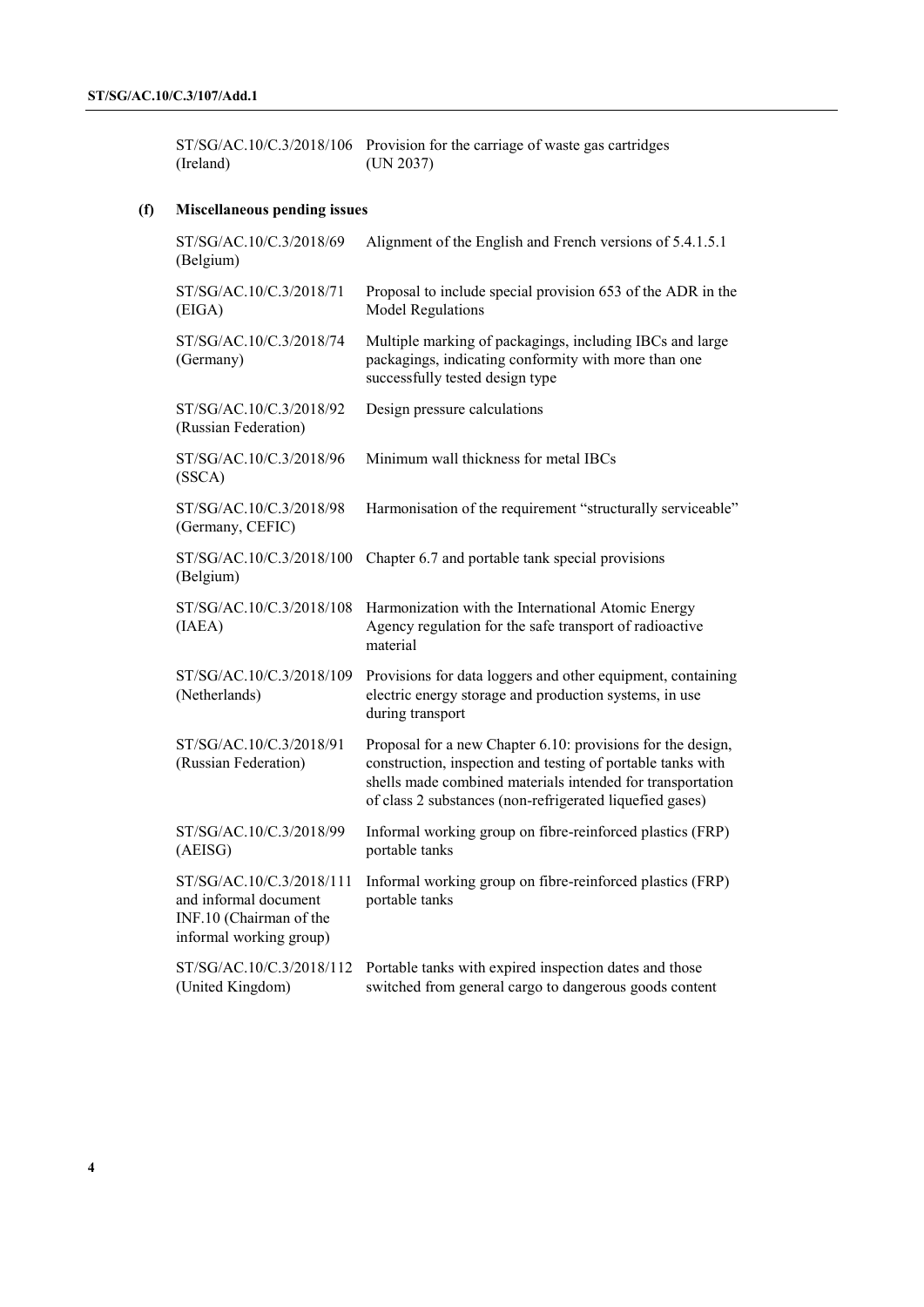# **3. Global harmonization of transport of dangerous goods regulations with the Model Regulations**

At the time of writing no document has been submitted under this agenda item.

### **4. Guiding principles for the Model Regulations**

At the time of writing no document has been submitted under this agenda item.

# **5. Cooperation with the International Atomic Energy Agency**

See document ST/SG/AC.10/C.3/2018/108 under agenda item 2 (f).

### **6. New proposals for amendments to the Model Regulations on the Transport of Dangerous Goods**

| ST/SG/AC.10/C.3/2018/63<br>and informal document<br>INF.5 (Germany) | Corrections to UN 2383 - Dipropylamine                               |
|---------------------------------------------------------------------|----------------------------------------------------------------------|
| ST/SG/AC.10/C.3/2018/72<br>(Germany)                                | Articles containing dangerous goods in excepted quantities           |
| ST/SG/AC.10/C.3/2018/73<br>(Germany)                                | Editorial corrections to the Model Regulations                       |
| ST/SG/AC.10/C.3/2018/83<br>(RECHARGE, OICA,<br>PRBA, COSTHA)        | Applicability of packing instruction LP906                           |
| ST/SG/AC.10/C.3/2018/84<br>(RECHARGE, PRBA)                         | Amendment to $38.3.3$ (g) of the Manual of tests and<br>Criteria     |
| ST/SG/AC.10/C.3/2018/89<br>(Canada)                                 | Bundles of cylinders                                                 |
| ST/SG/AC.10/C.3/2018/97<br>(Germany)                                | Transport of polymerizing substances as waste                        |
| (Spain)                                                             | ST/SG/AC.10/C.3/2018/102 Optical differentiation of labels for gases |

# **7. Issues relating to the Globally Harmonized System of Classification and Labelling of Chemicals**

#### **(a) Criteria for water-reactivity**

At the time of writing no document has been submitted under this agenda sub-item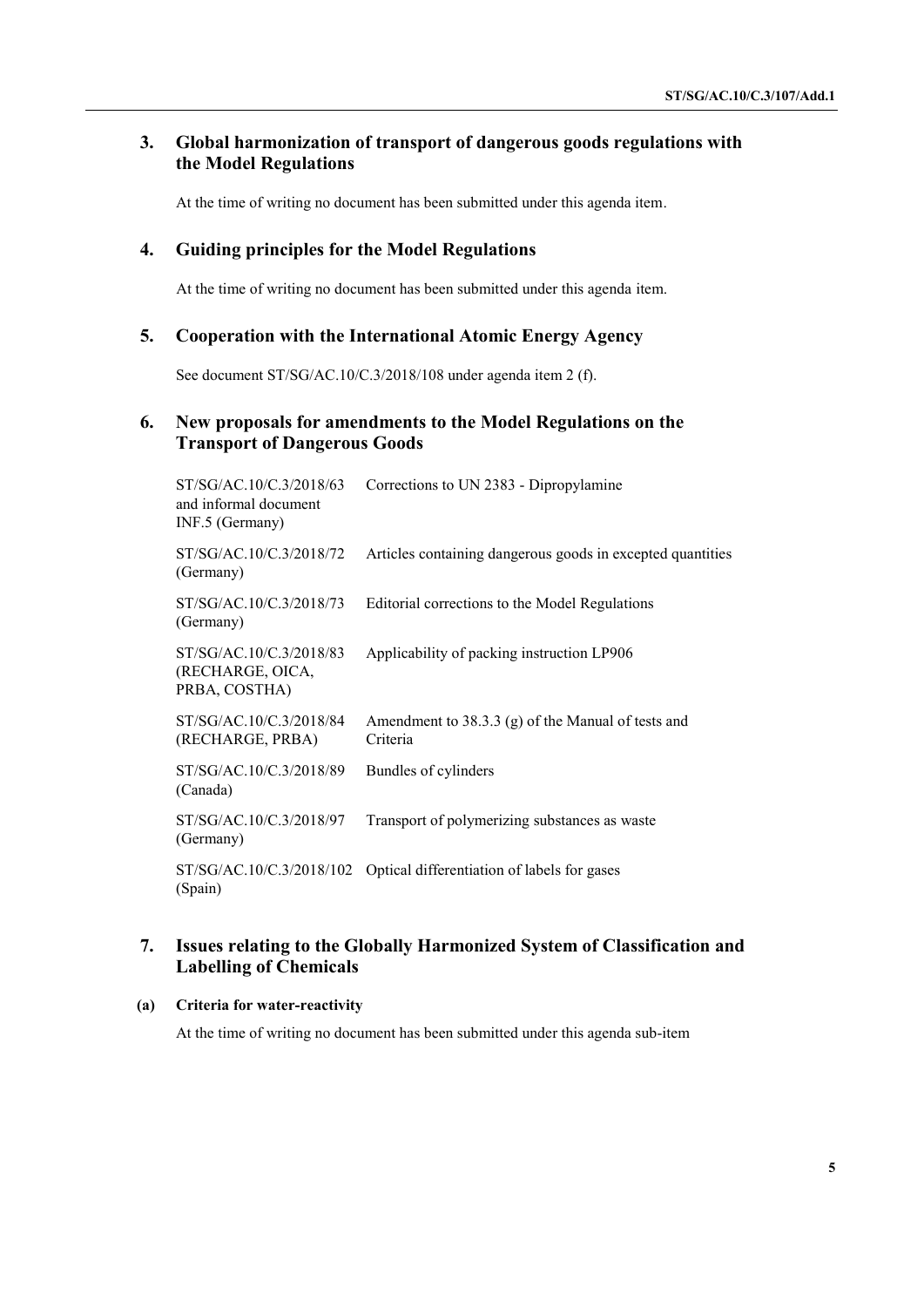#### **(b) Testing of oxidizing substances**

|          | $ST/SG/AC.10/C.3/2018/116$ Tests for oxidizing liquids (Test O.2) and oxidizing solids |
|----------|----------------------------------------------------------------------------------------|
| (France) | (Tests $O.1$ and $O.3$ ): Consequential amendments of                                  |
|          | cellulose replacement to test descriptions                                             |

#### **(c) Updating of references to OECD Guidelines**

| ST/SG/AC.10/C.3/2018/70 | Revision of paragraph 2.8.3.2 of the Model Regulations |
|-------------------------|--------------------------------------------------------|
| (European Union)        | based on the revised OECD Test Guideline 431 allowing  |
|                         | sub-categorisation for skin corrosion                  |

#### **(d) Use of the Manual of Tests and Criteria in the context of the GHS**

ST/SG/AC.10/C.3/2018/61 and informal document INF.3 GHS (Part II: Sections 20 to 28) (Chairman of the Working Group on Explosives) Use of the Manual of Tests and Criteria in the context of

ST/SG/AC.10/C.3/2018/62 and informal document INF.4 GHS (Part III: Sections 30 to 37 and 38.1 and 38.2) (Chairman of the Working Group on Explosives) Use of the Manual of Tests and Criteria in the context of

ST/SG/AC.10/C.3/2018/88 and informal document INF.6 GHS (Tests Series H) (Chairman of the Working Group on Explosives) Use of the Manual of Tests and Criteria in the context of

The Sub-Committee may also wish to take note of the outcome of the discussions on documents ST/SG/AC.10/C.3/2018/67 and ST/SG/AC.10/C.3/2018/81, listed under agenda item 2 (b).

#### **(e) Miscellaneous**

| ST/SG/AC.10/C.3/2018/80<br>(CEFIC, EIGA) | Proposal to classify chemicals under pressure within<br>Chapter 2.3 of the GHS and in SP362 of the Model<br>Regulations |
|------------------------------------------|-------------------------------------------------------------------------------------------------------------------------|
| ST/SG/AC.10/C.3/2018/101                 | Aerosols – consequential amendments from proposal in                                                                    |
| (FEA)                                    | ST/SG/AC.10/C.3/2018/80 - ST/SG/AC.10/C.4/2018/25                                                                       |
| ST/SG/AC.10/C.3/2018/93                  | Suggested terms of reference and description or work for                                                                |
| (Germany)                                | combinations of physical hazards                                                                                        |
| ST/SG/AC.10/C.3/2018/94                  | Proposed amendment to the classification for flammable                                                                  |
| (IPPIC)                                  | liquids in Chapter 2.6 of the GHS                                                                                       |

The Sub-Committee may also wish to take note of the outcome of the discussions on document ST/SG/AC.10/C.3/2018/85, listed under agenda item 2 (b).

#### **8. Programme of work for the biennium 2019-2020**

ST/SG/AC.10/C.3/2018/103 Revision of names for chemical substances(Spain)